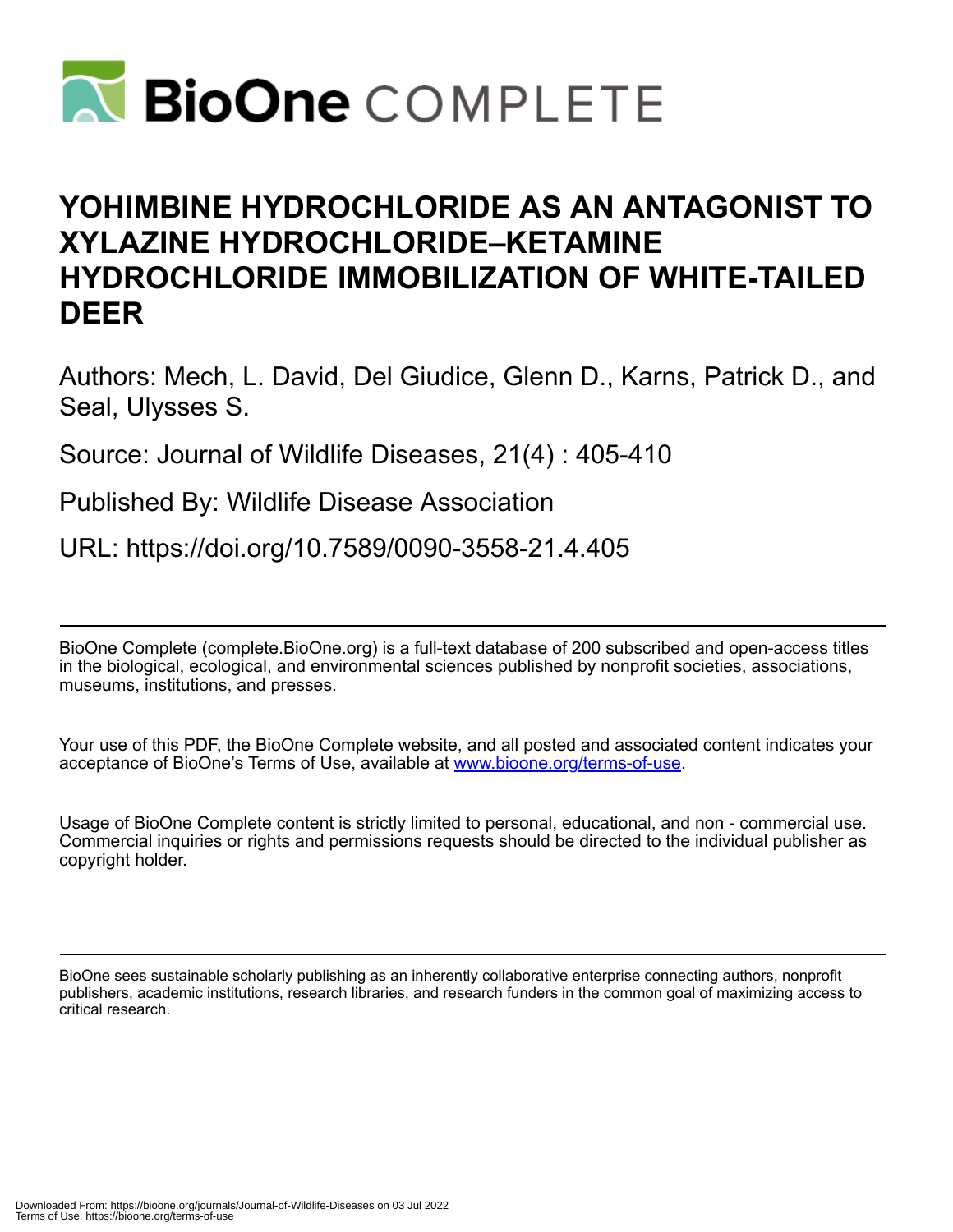# **YOHIMBINE HYDROCHLORIDE AS AN ANTAGONIST TO XYLAZINE HYDROCHLORIDE-KETAMINE HYDROCHLORIDE IMMOBILIZATION OF WHITE-TAILED DEER**

## **L. David Mech,12 Glenn D. Del Giudice,3 Patrick D. Kams,4 and Ulysses S. Seal5**

**ABSTRACT:** Thirteen captive and one free-ranging white-tailed deer *(Odocolleus virginianus)* were immobilized one to six times each with ketamine hydrochloride and xylazine hydrochloride during winter and spring in northern Minnesota. Administration of 0.09 to 0.53 mg of yohimbine hydrochloride per kg IV after each trial reversed the immobilization. The deer raised their heads within a median time of 2.0 min, stood in 6.0 min and walked away in 9.5 min. No adverse side effects were observed for several weeks following the immobilization.

#### **INTRODUCTION**

Pharmacological immobilization of white-tailed deer is often difficult because of side-effects (e.g., excitement, respiratory depression, diaphragm paralysis, body-temperature changes, bloat, regurgitation) that often accompany the use of drugs (Bauditz, 1972; Dean et al., 1973; Roughton, 1975).

Xylazine hydrochloride has been used for immobilizing captive and free-ranging deer (Bauditz, 1972; Roughton, 1975; Mautz et a!., 1980; Jacobsen, 1983; Jessup et al., 1983; Warren et al., 1984), and combinations of xylazine hydrochloride and ketamine hydrochloride have been used to immobilize mule deer *(0. hemionus*) (Jessup et al., 1983), Rocky Mountain elk *(Cervus elaphus),* bison *(Bison bison),* pronghorn *(An tilocapra americana)* (Wentges, 1975), and feral pigs *(Sus scro-* *fa*) (Baber and Coblentz, 1982). However these drugs may result in down times of 12 hr or more (Seal, unpub!. data; Karns, unpub!. data; Mech, unpub!. data), depressed body temperatures, and the various physiological and environmental hazards associated with such conditions (Jessup et al., 1980). In mule deer these problems were overcome by the use of vohimbine hydrochloride as an antagonist (Jessup et a!., 1983). Hsu and Shulaw (1984) demonstrated the effectiveness of yohimbine hydrochloride as an antagonist to xylazine hydrochloride in immobilized white-tailed deer during single trial tests, at a dose of 0.1 mg/kg (Hsu and Skulaw, 1985).

We tested yohimbine hydrochloride in white-tailed deer that were immobilized with a xylazine hydrochloride-ketamine hydrochloride combination during multiple trials, and herein report the results.

#### **MATERIALS AND METHODS**

Our tests were conducted during February through early May 1984 in northern Minnesota under two sets of conditions: (1) with captive deer immobilized by xylazine hydrochloride (Rompun, Haver-Lockhart, Bayvet Division, Miles Laboratory, Inc., Shawnee, Kansas 66201, USA) and ketamine hydrochloride (Ketaset, Bristol Veterinary Products, Division of Bristol Myers, Syracuse, New York 13201, USA), and (2) with a wild deer also immobilized by a xy lazine hydrochloride-ketamine hydrochloride combination. The captive deer were maintained in separate outdoor enclosures near

Downloaded From: https://bioone.org/journals/Journal-of-Wildlife-Diseases on 03 Jul 2022 Terms of Use: https://bioone.org/terms-of-use

Received for publication 28 September 1984.

<sup>1</sup> Mailing address: North Central Forest Experiment Station, 1992 Folwell Ave., St. Paul, Minnesota 55108, USA.

**<sup>2</sup>** U.S. Fish and Wildlife Service, Patuxent Wildlife Research Center, Laurel, Maryland 20708, USA.

**Department of Fisheries** and Wildlife, University of Minnesota, St. Paul, Minnesota 55108, USA.

Forest Wildlife Populations and Research Group, Minnesota Department of Natural Resources, 1201 E. Hwy. 2, Grand Rapids, Minnesota 55744, USA.

V.A. Medical Center, Research Service, 54th St. & 48th **Ave. So., Minneapolis, Minnesota** 55417, USA and Departments of Biochemistry and Fisheries and Wildlife, University of Minnesota, St. Paul, Min nesota 55108, USA.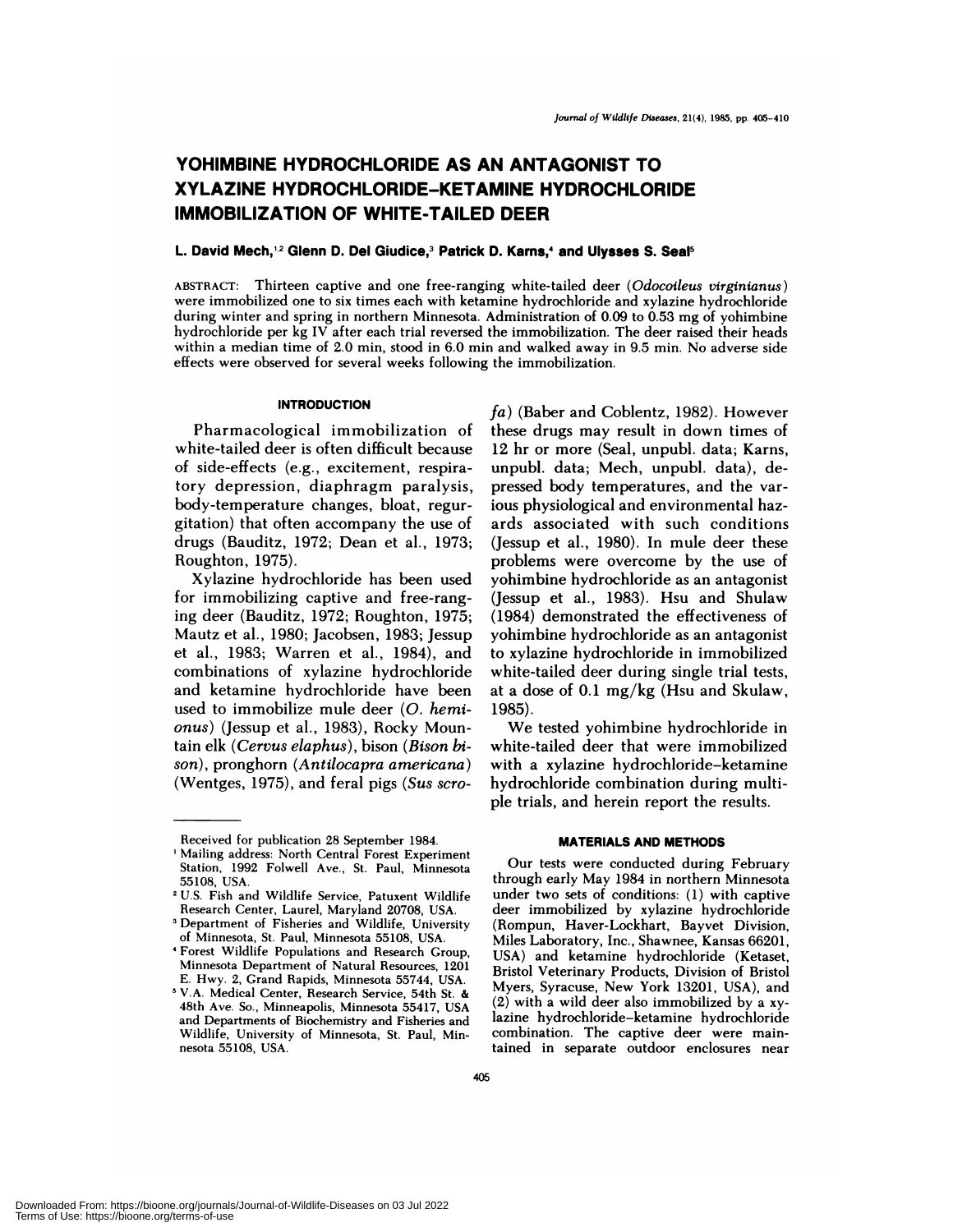|                                |     |                               |                                          |                     |                                                          | Immobilizing drugs                                       |                                                       |                                                           |                                      |                                                                                         |                                          |
|--------------------------------|-----|-------------------------------|------------------------------------------|---------------------|----------------------------------------------------------|----------------------------------------------------------|-------------------------------------------------------|-----------------------------------------------------------|--------------------------------------|-----------------------------------------------------------------------------------------|------------------------------------------|
| Deer<br>g.                     | Age | $\mathbf{\hat{x}}^{\text{t}}$ | Body weight<br>range (kg)                | No. times<br>tested | dosage (mg/kg)<br>hydrochloride<br>Mean (SE)<br>Xylazine | dosage (mg/kg)<br>hydrochloride<br>Mean (SE)<br>Ketamine | Induction time<br>Mean (SE)<br>$\widehat{\mathbf{E}}$ | hydrochloride<br>dosage (mg/kg)<br>Yohimbine<br>Mean (SE) | Mean (SE)<br>$\overline{\mathbf{m}}$ | Time to head up Time to standing Time to walking<br>Mean (SE)<br>$\widehat{\mathbf{e}}$ | Mean (SE)<br>$\overline{(\mathbf{min})}$ |
| 6206                           |     |                               | ທ<br>57.0-65                             |                     | 1.26(0.02)                                               | 6.48 (0.89)                                              | .5.3(2.7)                                             | 0.29(0.03)                                                | 4.3(2.9)                             | 4.7(3.5)                                                                                | 8.7(6.7)                                 |
| 5264                           |     |                               | $58.2 - 59$                              |                     | 1.28(0.01)                                               | 7.64(1.25)                                               | (3.5(1.2)                                             | 0.25(0.06)                                                | 23.5(11.2)                           | 25.8 (10.2)                                                                             | 26.5(11.5)                               |
| 6155                           |     |                               | <b>B</b> - B G B B G L B<br>$52.7 - 54$  |                     | 1.40 (0.01                                               | 5.96 (0.09)                                              | 7.3(3.6)                                              | 0.30(0.03)                                                | 6.7(4.7)                             | 9.0(3.8)                                                                                | 9.0(4.4)                                 |
| 5267                           |     |                               | $45.9 - 50$                              |                     | 1.59(0.03)                                               | 7.79 (1.19)                                              | 6.6(2.7)                                              | 0.34(0.02)                                                | 6.4(1.6)                             | 10.0(4.7)                                                                               | (2.0(05.7))                              |
| 6247                           |     |                               | 46.8-50                                  |                     | 1.38(0.19)                                               | 6.19(0.60)                                               | 3.7(0.9)                                              | 0.34(0.03)                                                | 1.3(0.3)                             | 4.3(2.9)                                                                                | 5.0(2.6)                                 |
| 6162                           |     |                               | $41.8 - 45$                              |                     | 1.69(0.03)                                               | 6.92(0.52)                                               | 6.4(1.6)                                              | 0.36(0.04)                                                | 3.2(1.2)                             | 5.4(2.4)                                                                                | 5.0(3.0)                                 |
| 6241                           |     |                               | $45.5 - 50$                              |                     | 1.53 (0.04)                                              | 7.39(1.45)                                               | 8.3(4.0)                                              | 0.36(0.04)                                                | 2.0(1.4)                             | 6.8(4.9)                                                                                | 18.0(8.6)                                |
| 6204                           |     |                               | $49.1 - 50$                              |                     | 1.52 (0.02)                                              | 9.64(5.15)                                               | (9.5(15.5))                                           | 0.28(0.04)                                                | 7.0(5.0)                             | 42.0                                                                                    |                                          |
| 6168                           |     | 匤                             | $40.5 - 52$                              |                     | 1.53(0.13)                                               | 8.48 (1.37)                                              | (0.0(3.8))                                            | 0.34(0.04)                                                | 11.2(5.3)                            | 22.8(8.0)                                                                               | 23.0(13.7)                               |
| 6222                           |     |                               | 84.5-9                                   |                     | 0.72(0.18)                                               | 4.92(1.07)                                               | (2.0(5.0)                                             | 0.26(0.02)                                                | 1.5(0.5)                             | 1.5(0.5)                                                                                | 1.5(0.5)                                 |
| 6185                           |     | Σ⊾                            | 37.7                                     |                     | 0.99                                                     | 5.97                                                     | $\overline{0.0}$                                      | 0.53                                                      | 22.0                                 | 23.0                                                                                    |                                          |
| 6220                           |     | ΣΣ                            | 72.7                                     |                     | 0.69                                                     | 11.69                                                    | 23.0                                                  | 0.28                                                      | 5.0                                  | 19.0                                                                                    | $\mathbf{e}$                             |
| 6620                           |     |                               | 80.9                                     |                     | 0.93                                                     | 06.94                                                    | 22.0                                                  | 3                                                         | 14.0                                 | 14.0                                                                                    | 36                                       |
| $A = addit$ , $Y = yearling$ . |     |                               |                                          |                     |                                                          |                                                          |                                                       |                                                           |                                      |                                                                                         |                                          |
| $\cdot$ F = female, M = male.  |     |                               | · Deer fasted for first 24 days of study |                     | including two tests with yohimbine.                      |                                                          |                                                       |                                                           |                                      |                                                                                         |                                          |
|                                |     |                               |                                          |                     |                                                          |                                                          |                                                       |                                                           |                                      |                                                                                         |                                          |
|                                |     |                               |                                          |                     |                                                          |                                                          |                                                       |                                                           |                                      |                                                                                         |                                          |

#### 406 JOURNAL OF WILDLIFE DISEASES, VOL. 21, NO. 4, OCTOBER 1985

 $\mathbb{I}$  $\mathbb{F}$  $\bar{1}$  $\bar{1}$ 

 $\overline{\phantom{a}}$ 

 $\hat{\mathbf{r}}$ 

Downloaded From: https://bioone.org/journals/Journal-of-Wildlife-Diseases on 03 Jul 2022 Terms of Use: https://bioone.org/terms-of-use

 $\overline{\phantom{a}}$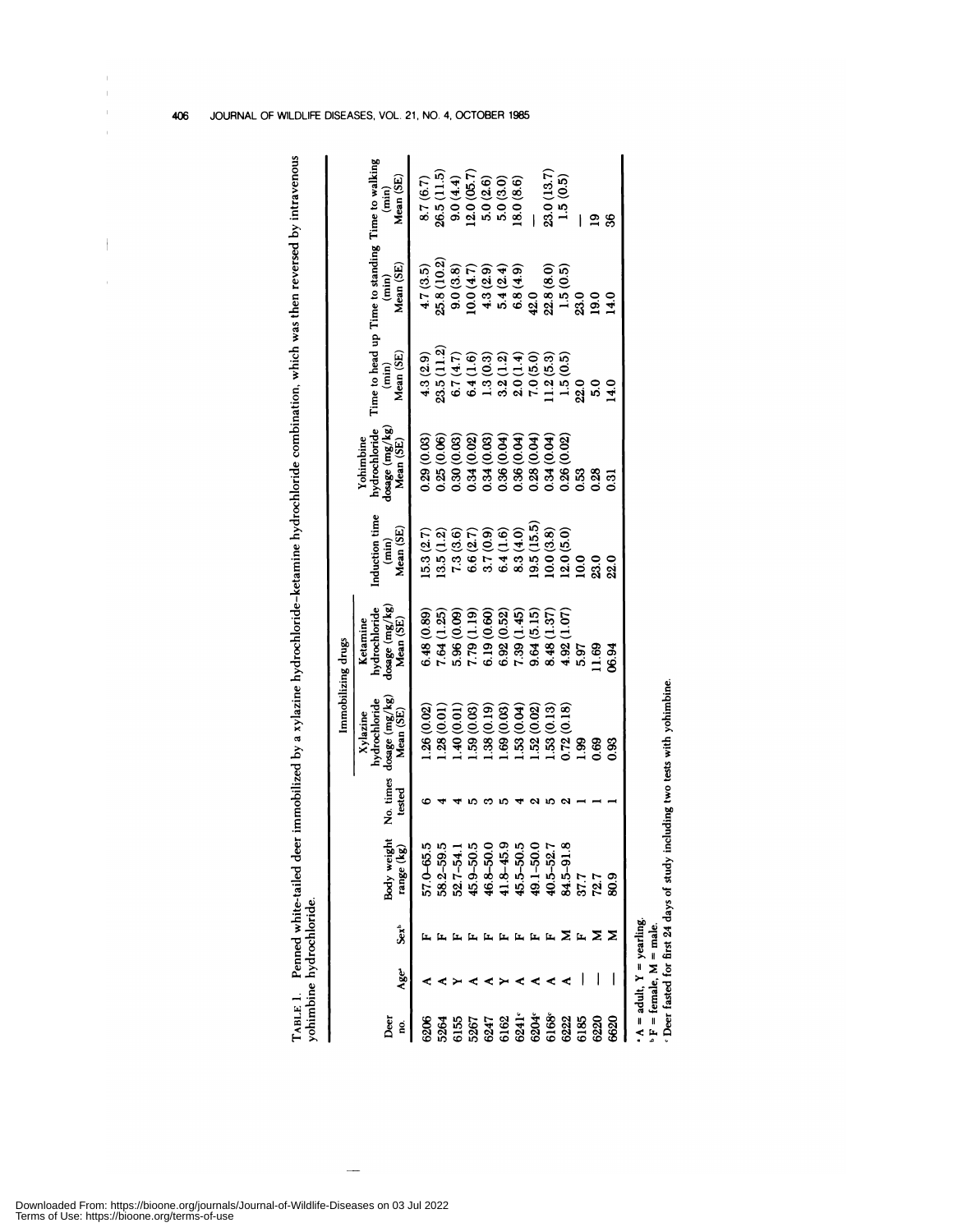

**FIGURE** 1. Frequency distribution of induction time for white-tailed deer immobilized with a xyla zine hydrochloride-ketamine hydrochloride combi nation.

Grand Rapids, Minnesota and fed commercial deer pellets (Ozoga, 1978), although three of them were fasted for the first 24 days as part of an ongoing nutritional study. Thirteen individuals, males and females, were tested for a total of 43 immobilizations (Table 1).

Each captive deer was injected intramuscu larly  $(IM)$  via jabstick with 50-75 mg of xylazine hydrochloride (0.54 to 1.99 mg/kg) and 325 mg of ketamine hydrochloride (3.78 to 14.77 mg/kg) (Table 1). Supplemental IM injections of up to 600 kg of ketamine hydrochloride were often necessary for effective immobilization. After periods ranging from 17 to 259 min, during which the deer were weighed, blood-sampled, catheterized for urine, and otherwise examined, each individual was injected intravenous-  $\mathbf{y}$  (IV) with 5 to 30 mg of yohimbine hydrochloride (Sigma Chemical Co., P.O. Box 14508, St. Louis, Missouri 63178, USA) (1 mg/m! of sterile saline,  $0.09$  to  $0.52$  mg yohimbine hydrochloride/kg). One animal was too active to be injected IV; therefore  $10$  mg of yohimbine hydrochloride was given IM. The deer were then observed for up to 49 min and checked periodically afterwards for 2 wk.

Tests with wild deer involved a 72- to 76-kg doe captured three times by rocket net and injected IM by hand with 0.9 mg xylazine hydrochloride and 8.0 to 8.3 mg ketamine hydrochloride/kg. This animal was maintained under anesthesia for 34 to 137 min via supplemental IM injection of 4.2 to 11.8 mg of ketamine hydrochloride/kg as blood samples were taken and the animal was weighed and otherwise processed. Some 18 to 34 min after last injection, she was administered 0.20 to 0.28 mg of yohimbine hydrochloride/kg IV, and her behavior observed for up to 99 min after yohimbine administration.



**FIGURE** 2. Frequency distributions of yohimbine hydrochloride-response **times** by white-tailed deer immobilized with a xylazine hydrochloride-keta mine hydrochloride combination.

#### **RESULTS**

Induction time (i.e., the interval between the initial injection and the deer's inability to stand) for captive deer drugged with xylazine hydrochloride and ketamine hydrochloride ranged from 2 to 35 min (med.  $= 8.0$ , SE  $= 1.2$ ) (Fig. 1, Table 1). Supplemental administration of 0 to 21 mg of ketamine hydrochloride per kg IM usually maintained anesthesia for 17 to 191

mm.Intravenous administration of 0.09 to 0.53 mg of yohimbine hydrochloride per kg to the captive deer was generally fo! lowed by rapid recovery (Table 1). Often within seconds and usually within a few min (med.  $= 2.0$ , SE  $= 1.6$ ), the animal would lift its head first, begin moving its legs, stand (med.  $= 6.0$  min,  $SE = 2.1$ ), and walk away (med.  $= 9.5$  min,  $SE = 2.9$ ) (Fig. 2). For at least 3 hr after arising, the animals either continued to walk around normally in the pen, or lay in the shade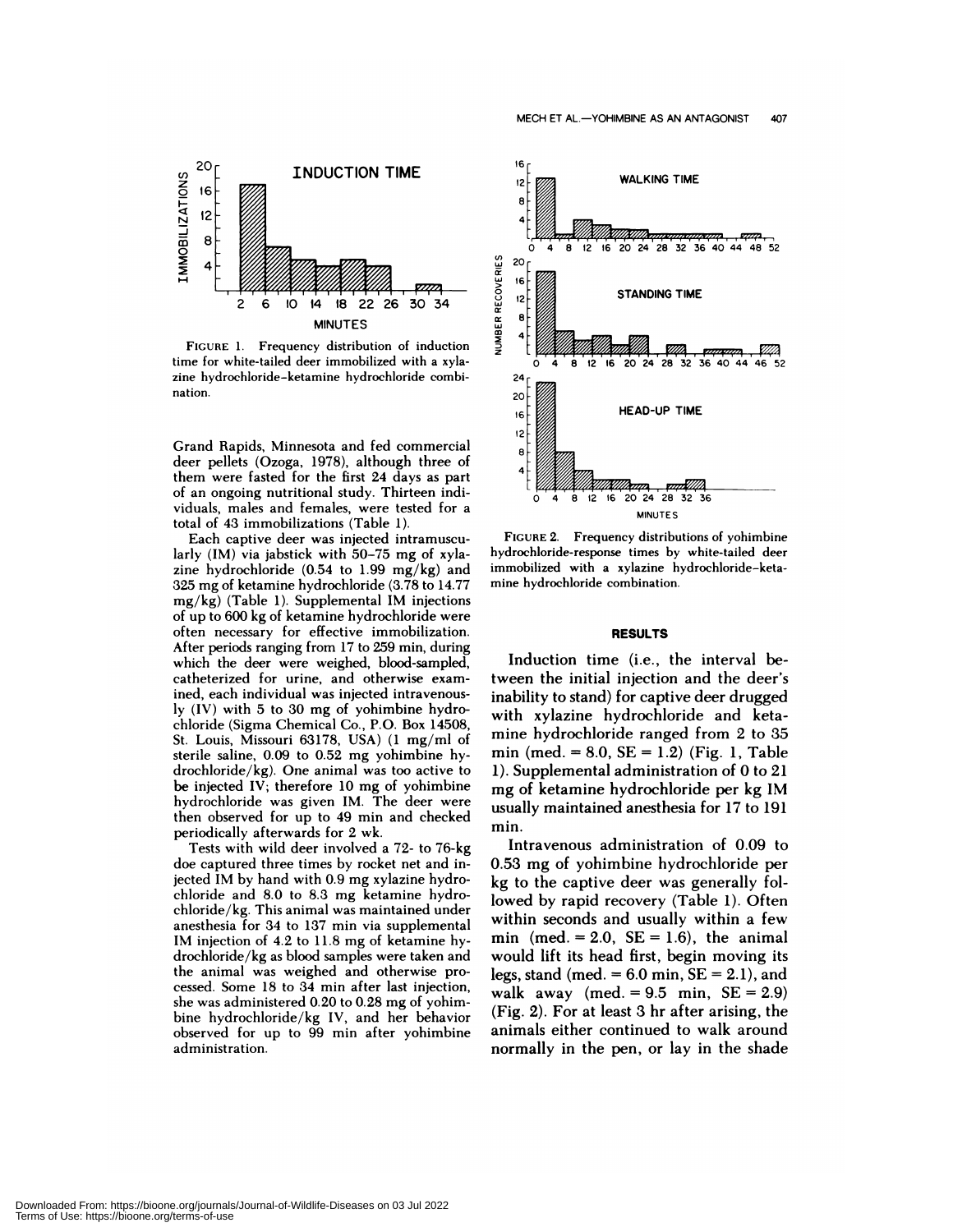with their heads up. They were responsive to stimulation and appeared to behave normally. No adverse reactions or effects were seen in these deer the next day or for any period up to 14 days after initial treatment, even though most of these animals were immobilized in this fashion four to six times at 14-day intervals. The mean times to standing and walking in fasted deer  $(29.2 \pm 7.8 \text{ and } 33.7 \pm 7.3)$ min) were greater  $(P < 0.025)$  than in nonfasted deer  $(9.4 \pm 1.8 \text{ and } 10.2 \pm 2.1)$ min).

A 59-kg doe inadvertently given 775 mg of xylazine hydrochloride recovered nor mally after administration of 2 liters of lactated Ringer's solution subcutaneously, 12 mg  $(0.20 \text{ mg/kg})$  of yohimbine hydrochloride IM, and 28 mg  $(0.47 \text{ mg/kg})$  of yohimbine hydrochloride IV 3-4.5 hr after xylazine hydrochloride administration. She was drugged again with the usual xylazine hydrochloride-ketamine hydrochloride combination five times during the next 10 wk.

The wild deer recovered similarly to the captive deer during a period when temperatures reached  $-12$  C.

### **DISCUSSION AND CONCLUSIONS**

Jessup et al. (1983) reversed the effects of xylazine hydrochloride-ketamine hydrochloride in mule deer using 0.125 mg/ kg of yohimbine hydrochloride IV. A dose of 0.1 mg/kg of yohimbine hydrochloride also reversed the effects of xylazine hydrochloride-induced immobilizations of white-tailed deer (Hsu and Shulaw, 1985). We found yohimbine hydrochloride to be a practical and effective antagonist for xylazine hydrochloride-ketamine hydrochloride immobilization of white-tailed deer (Fig. 2). Although we used yohimbine hydrochloride doses two to three times those used by Jessup et a!. (1983) on mule deer, our deer became mobile after a similar period post-injection. Absence of a decreased response time to the larger doses of yohimbine hydrochloride suggests that a threshold dose of about 0.26 mg/kg exists for deer, and we recommend this dose. Hsu and Shulaw (1984) reported that white-tailed deer injected with yohimbine hydrochloride after being immobilized with xylazine hydrochloride alone could stand after a shorter period  $(\bar{x} = 4.4 \text{ min})$  than could our deer. Possibly this was because our deer received xylazine hydrochloride and ketamine hydrochloride.

Three extreme situations during the present study lend additional support to the claim that yohimbine hydrochloride is not only safe in itself for the periods involved in this study but also effective in countering adverse conditions that otherwise might have rendered xylazine hydrochloride-ketamine hydrochloride immobilization of deer fatal. First is the accidental injection of an adult doe with 13 mg xylazine hydrochloride per kg, a dose seven times that required for immobilization. Ordinarily, without constant attention for perhaps days, this animal would have been expected to die (Seal, unpub!. data; Karns, unpubl. data). However, relatively moderate amounts of yohimbine hydrochloride countered this effect. In fact, the experience with this doe further suggests that a threshold dose exists for yohimbine hydrochloride effectiveness, for only 40 mg of yohimbine hydrochloride (0.68 mg/kg), administered over an 80-min period, was able to reverse the effects of 775 mg of xylazine hydrochloride. Hatch et a!. (1982) reversed a  $5 \times$  xylazine hydrochloride overdosage  $(11.0 \text{ mg/kg})$  in six dogs using a combination of yohimbine hydrochloride (0.125  $mg/kg$ ) and 4-aminopyridine (0.3 mg/kg).

Second, three of our captive does were immobilized and brought to recovery despite their having been fasted for up to 24 days during which they lost up to 38% of their weight. One of these does even perished of malnutrition some 6 days after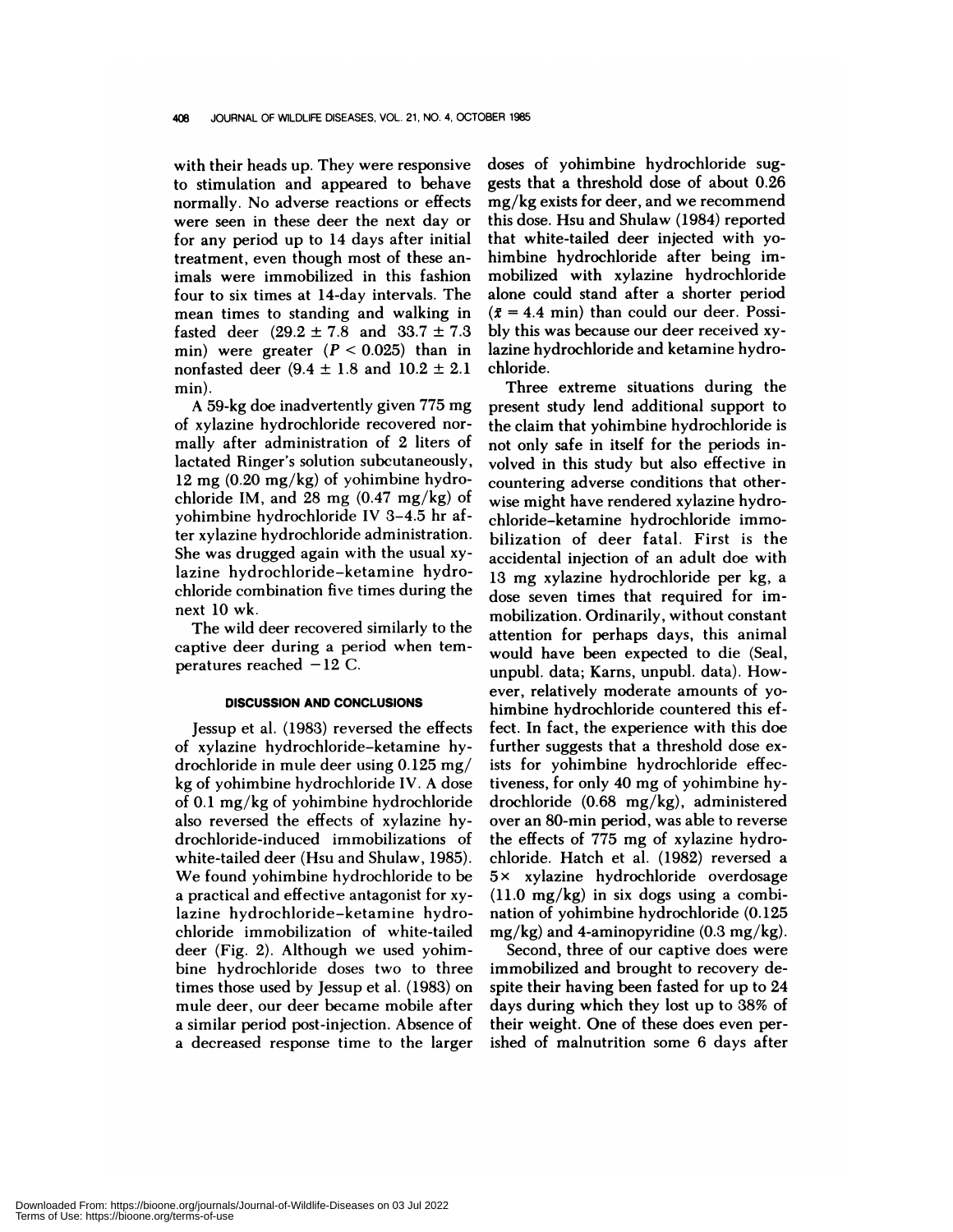she was last drugged and had recovered. (A necropsy performed by the University of MinnesotaVeterinary Diagnostic Laboratory indicated that the cause of death was malnutrition. No internal or subcutaneous fat remained in any store, and fe mur marrow fat percentage was 55.)

Third, although rectal temperatures of 40-44 C were measured 18 times in the captive deer, sedation was reversed with yohimbine hydrochloride with no visible complications. Roughton (1975) implicated hyperthermia in the deaths of three captive white-tailed deer immobilized with xylazine hydrochloride after measuring rectal temperatures of 40-44 C. Seal et a!. (1978) found in northeastern Minnesota that immobilized deer with recta! temperatures 40.0 C or higher were at a greater risk of dying at or shortly after capture.

Yohimbine hydrochloride is known to reverse xylazine hydrochloride (Hatch et a!., 1982; Cronin et a!., 1983; Goldberg and Robertson, 1983; Jessup et al., 1983), and ketamine hydrochloride (Hatch and Ruch, 1974; Hatch et al., 1983) by acting as an alpha<sub>2</sub>-adrenoreceptor blocking agent. Our study demonstrates that it re verses xylazine hydrochloride-ketamine hydrochloride immobilizations of whitetailed deer and is highly useful in preventing the usual side effects of prolonged immobilization in captive and wild deer.

### **ACKNOWLEDGMENTS**

This study was supported by the Big Game Club, the U.S. Fish and Wildlife Service, the Minnesota Department of Natural Resources, and the Veterans Administration Medical Center. We thank the following for assistance: Ken Kerr and Geralyn Phifer, William Paul, Steve Fritts, Mike Nelson, Ed Stege, Kirk Johnson, Jim Lazar, and Roger Welters.

#### **LITERATURE CITED**

**BABER,** D. W., **AND** B. E. **COBLENTz.** 1982. Immobilization of feral pigs with a combination of ketamine and xylazine. J. Wildl. Manage. 46: 557-559.

- BAUDITZ, R. 1972. Sedation, immobilization and anesthesia with Rompun in captive and free-living wild animals. Vet. Med. Rev. 9: 204-226.
- **CRONIN,** M. F. , N. H. BOOTH, R. C. **HATCH, AND** J. BROWN. 1983. Acepromazine-xylazine combination in dogs: Antagonism with 4-aminopyridine and yohimbine. Am. J. Vet. Res. 44: 2037-2042.
- **DEAN,** R., W. W. HINES, **AND** D. C. **CHURCH.** 1973. Immobilizing free-ranging and captive deer with phencyclidine hydrochloride. J. Wildl. Manage. 37: 82-86.
- **GOLDBERG,** M. R., **AND** D. **ROBERTSON.** 1983. Yo himbine: A pharmacological probe for study of the alpha<sub>2</sub>-adrenoreceptor. Pharmacol. Rev. 35: 143-180.
- **HATCH,** R. C., **BOOTH,**N. H., J. D. **CLARK,** L. M. **CRAWFORD, JR.,** J. V. **KITZMAN, AND** B. **WALL-NEll.** 1982. Antagonism ofxylazine sedation in dogs by 4-ammnopyridine and yohimbine. Am. J. Vet. Res. 43: 1009-1014.
- ,J. V. **KITZMAN,** B. M. **WALLNER, AND** J. D. **CLARK.** 1983. Antagonism of ketamine anesthesia in cats by 4-aminopyridine and yohimbine. Am. J. Vet. Res. 44: 417-423.
- **AND** T. **RUCH.** 1974. Experiments on antagonism of ketamine anesthesia in cats given adrenergic, serotonergic, and cholinergic stimulants alone and in combination. Am. J. Vet. Res. 35: 35-39.
- **HSU,** W. H., **AND** W. P. **SHULAW.** 1984. Effect of yohimbine on xylazine induced immobilization in white-tailed deer. J. Am. Vet. Med. Assoc. 185: 1301-1303.
- AND 1985. Yohimbine dosage (letter). J. Am. Vet. Med. Assoc. 186: 320.
- JACOBSEN, N. K. 1983. Effects of age and behavior of black-tailed deer on dosages of xylazine. J. Wildl. Manage. 47: 252-255.
- **JESSUP,** D. A., W. E. **CLARK,** P. A. **GULLET, AND** K. R. **JONES.** 1983. Immobilization of mule deer with ketamine and xylazine and reversal of im mobilization with yohimbine. J. Am. Vet. Med. Assoc. 183: 1339-1340.
- **AND** B. **HUNTER.** 1980. Animal Restraint Handbook. California Department of Fish and Game, Sacramento, California, 219 pp.
- MAUTZ, W. W., U. S. **SEAL, AND** C. B. BOARDMAN. 1980. Blood serum analyses of chemically and physically restrained white-tailed deer. J. Wildi. Manage. 44: 343-351.
- OZOCA, J. J. 1978. Field trial of maintaining deer under artificial conditions. Fed. Aid in Wildl. Restoration Proj. 117R, Job 7.4, Mich. Dept. Nat. Res, Lansing, Michigan, 54 pp.
- **ROUGHTON,** R. D. 1975. Xylazine as an immobilizing agent for captive white-tailed deer. J. Am. Vet. Med. Assoc.167: 574-576.